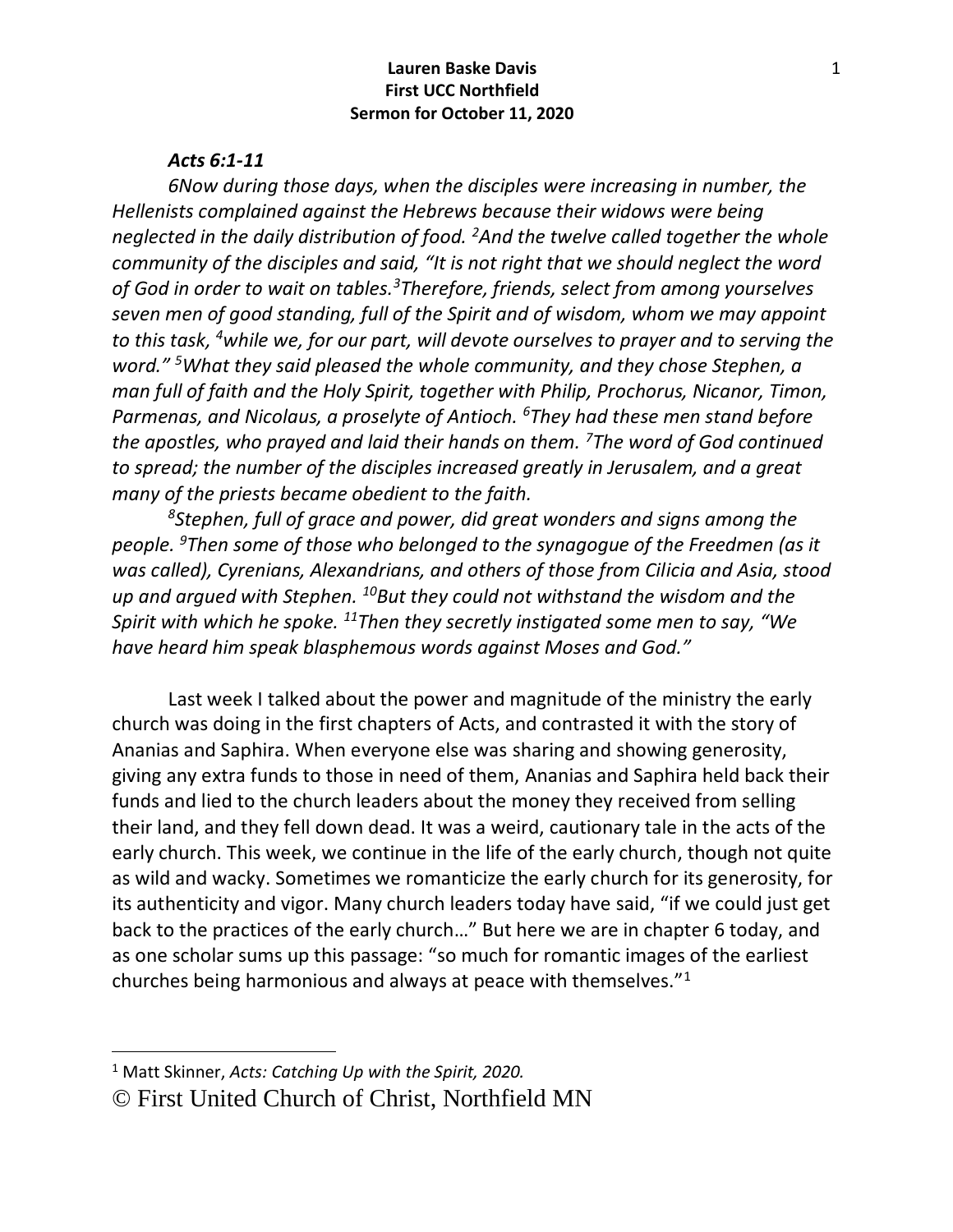You see, as we heard, the Hellenists and Hebrews—both Jewish followers of Jesus—are at odds over an issue of compassionate ministry. The Hellenists were Jews, but spoke Greek and were culturally Greek from living in diaspora. They'd been through series after series of empires taking power over the regions where they'd lived, and as those conquerors took power, they also imposed customs, culture and languages, which is why the people referred to as Hellenists were Jews of Greek language and culture. The Hebrews were also Jews, probably spoke something like Aramaic, and had different cultural understandings. All the same, they were sharing communal meals, and living together in harmony, as we heard in previous chapters of Acts. The fact that they were from various backgrounds and cultures doing this was inspiring to people, and it contributed to the early church's identity and reputation, but as we see today, a problem develops. Somehow, widows from the Hellenist group were being neglected in food distribution. It seems unfair just hearing it, but imagine with me for a moment.

It might be like a situation in Northfield, MN, a two-college town. Here at First UCC, we have a little bit of both – some Ole's and Carls—as well as some of both and some of neither. It's a beautiful church community, vibrant, passionate, seeking to live out the love of God in the town.

Imagine if all of sudden, one Wednesday night at WFFF, John and Bill, who've worked at St. Olaf, and are serving up the WFFF meal, just started ignoring all the Carleton folks in line for sloppy joe sandwiches that night. What if they said, "Move it along, Chris. Don't be looking for food here, Elise. Nice try, Janet. Tonight's just not your night, I guess." What? What's going on? Why are all the Carleton folks not getting any food? Is that any way for the church to act?

That might be what's going on in our reading for today. Or it may have been an oversight. Christians from two different backgrounds and cultures – Hebrews and the Hellenists – are working together in ministry, when suddenly the Hellenist widows aren't getting any food. Though the issue may be as simple as a logistics problem, the reality is that "the wrinkles or offenses fall along ethnic or cultural lines,"<sup>2</sup> and that there may be prejudice happening. Are the widows not receiving food because they are Hellenists? It feels a too close and it feels pretty gross when we consider our world, as we are waking up to all of the racism and xenophobia that already exist in our community and nation.

 $2$  Ibid.

<sup>©</sup> First United Church of Christ, Northfield MN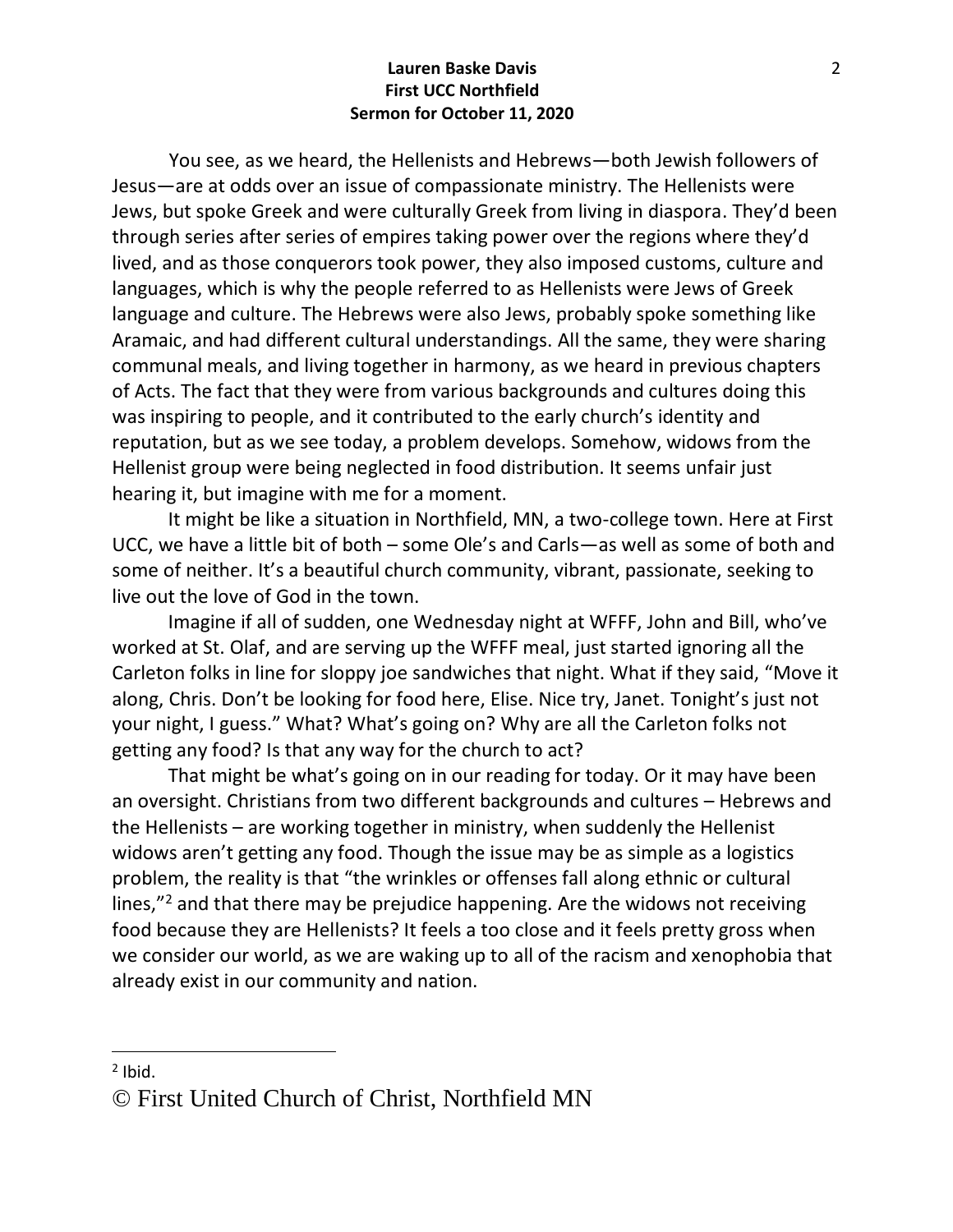Now most churches would agree that this isn't how things should be and this way of being together threatens the church's ability to thrive and be Christ's body in the world. So the early church in Acts sees that the problem of the widows not receiving food must be solved, or the church is in danger of devolving "into a collection of sniping factions."<sup>3</sup>

 So the early church and 12 disciples solve the problem pragmatically. They called a congregational meeting (which I'm sure were just as beloved back then as they are now…). They raise the problem and figure out a solution. All in favor say "aye". Aye. Motion passed. Meeting adjourned.

 Now, you might be asking yourself by this point, what does this have to do with God? God isn't telling them what to do, and no one makes these decisions by speaking on God's behalf, though it does say that the Holy Spirit was present in the seven men. It seems like an internal church issue that was for the most part, resolved. It seems really nitty gritty and kind of dull.

 But one interesting thing does emerge. The apostles aren't the ones who do the food distribution. They call the community members to appoint leaders to lead the food distribution. We don't know why they choose 7 people to oversee the food distribution for the widows. We do know that the community lifts up 7 men, who all have Hellenistic names, as if to keep everyone accountable, to ensure that the widows were fed, and that those elevated and empowered to lead were people from the marginalized group. To shift the balance of power toward equity.

Meanwhile, the apostles were still busy doing signs and wonders, while the 7 men attend to the food distribution. And in case there's any sense of a perceived lesser role here, the author of Luke-Acts uses the same words Jesus did to describe the work of the 7. In Luke, Jesus declares that a leader among his followers must be "like one who serves," just as he, himself was "one who serves, or one who waits on tables." "To serve food to others as an expression of care and hospitality," the author of Luke-Acts wants us to know, "is to imitate Jesus."<sup>4</sup> Each in the early church had an important role to play.

The point is that the church needs to have a variety of folks doing a variety of things in order to live out Jesus' message. Because to live out God's love in the world, it will take all of us. God's spirit will prod us to find all sorts of tasks and will

 $3$  Ibid.

<sup>4</sup> Luke 22:24-7, and Acts 6:2. Same word is used in both. Also from Matt Skinner, *Intrustive God, Disruptive Gospel: Encountering the Divine in the Book of Acts*, Brazos Press, Grand Rapids, 2015 Ebook edition, p 38-43.

<sup>©</sup> First United Church of Christ, Northfield MN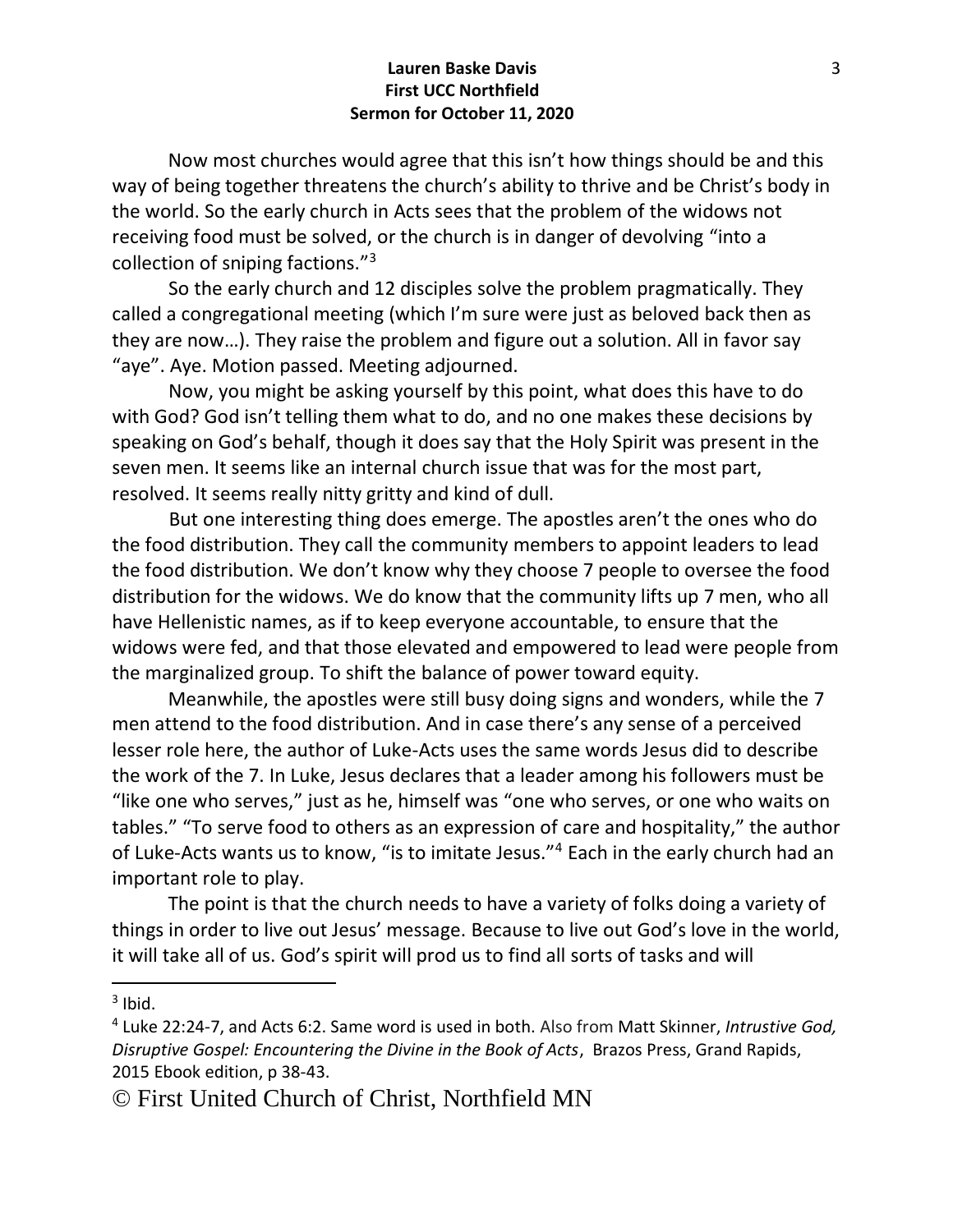accompany us on them, whether it is distributing food like the 7, or sharing good news, like the apostles. One preacher has joked that the seven men were the first kitchen dishwashers of the early church.<sup>5</sup> In our times, they might be the technology gurus, or the prayer shawl knitters, or the gardeners, or the Meals on Wheels coordinators, or you name it.

 As we live into this moment in time, as we work to keep the movement for anti-racism moving, as we said at our ZFFF—our online version of WFFF, Wednesdays for food, fun, and faith discussion groups—it is important that we have lots of antiracism efforts going according to our own gifts and skills. (I'm bringing this particular ministry up because it's become clear to me that we as a congregation have a fire lit within us for anti-racism efforts.) To that end, there is an open, working document that we will be sharing in The Chronicle this week. Council is talking about leadership, visioning, and local partnership efforts to unmask, interrupt, dismantle racism in our community. Pastor Wendy and I are working to decenter white preaching voices and will regularly invite folks of color to our Zoom pulpit. There have been book groups, revitalized looks into the white supremacy involved in our church's history. Our energy for this movement is big. I can feel it in conversations on our Zoom screens, it's so big. We don't even have to be in the same room together to feel the presence of the Spirit, to know that something is happening here, as we live further into who we are as a congregation.

 And as we consider the Holy Spirit in our midst, just as the early church did, I want to suggest something unintuitive. I want to invite us into the nitty gritty work of anti-racism in our community. I had a conversation with a local leader about the work of justice in our city. I contacted this person to get my own sense of justice needs in the community, especially in terms of racism and equity.

The person told me, the work that really needs to happen here is the most nitty gritty, boring, unsexy work. It is showing up to City Council or School Board meetings asking the detail questions, like, "why are funds are going to a popular activity rather than to hungry elementary school children who need snacks?" Its sitting and listening and then raising awareness around issues of inequity in our city and schools. It is asking who's at the conversation table and who's missing. And then working hard to extend resources and networking, and sharing skills to elevate and empower leaders of color, for example in our own community, leaders from the nondominant groups in town, so that the leaders of this town, of our boards, are

<sup>5</sup> Martin Copenhaver, UCC Daily Devotional

<sup>©</sup> First United Church of Christ, Northfield MN